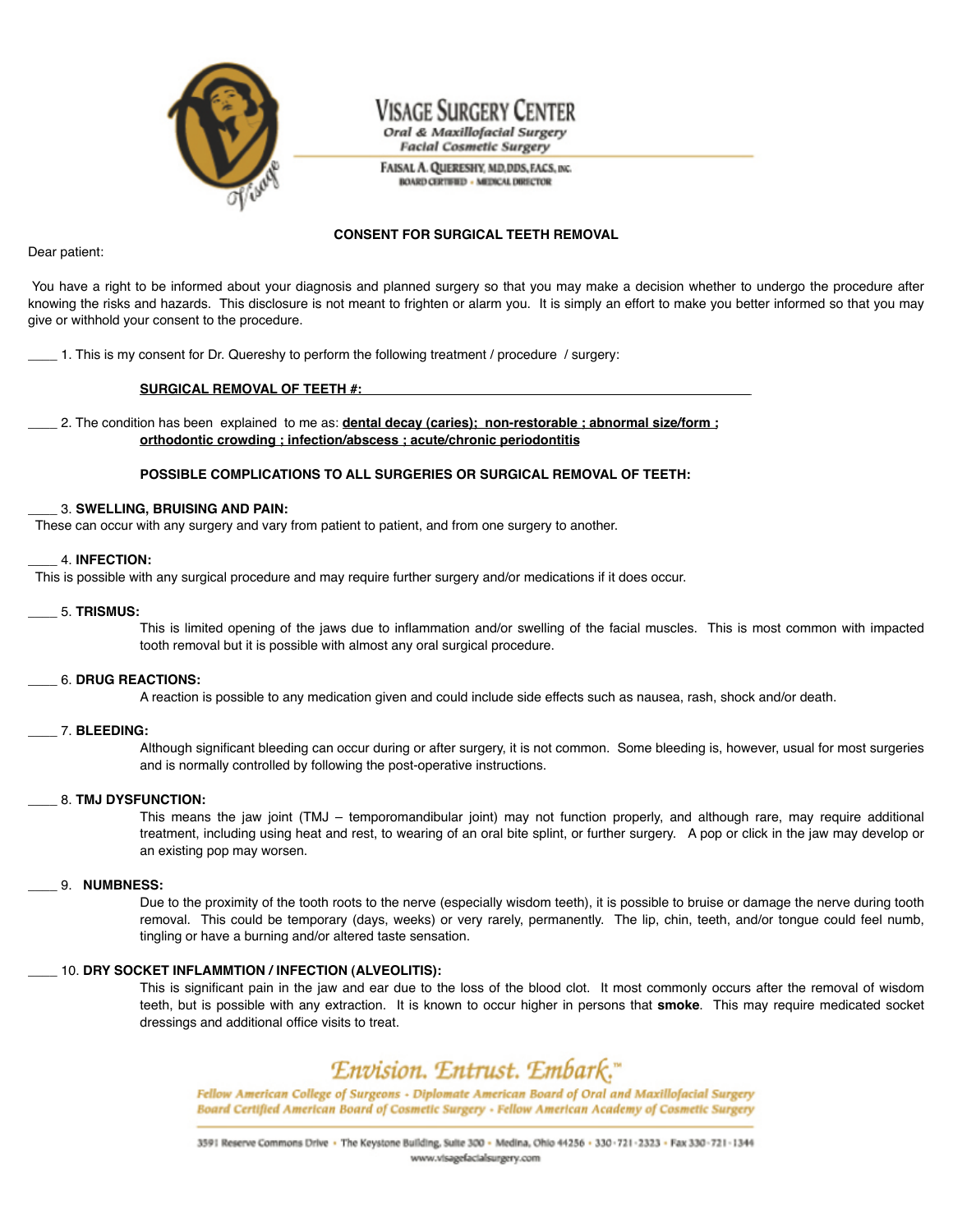

# Visage Surgery Center

Oral & Maxillofacial Surgery **Facial Cosmetic Surgery** 

FAISAL A. QUERESHY, MD, DDS, FACS, INC. **BOARD CERTIFIED - MEDICAL DIRECTOR** 

## \_\_\_\_ 11. **DAMAGE TO OTHER FILLINGS AND/OR TEETH:**

Due to the close proximity of teeth, possible damage to other teeth and/or fillings can occur when teeth are removed.

### \_\_\_\_ 12. **INCOMPLETE REMOVAL OF TOOTH FRAGMENTS:**

There are times the doctor may decide to leave in a tooth fragment or root in order to avoid doing damage to special nearby structures, such as nerves, sinuses, etc.

#### \_\_\_\_ 13. **SINUS INVOLVEMENT:**

Due to the location of the roots (especially the upper back teeth) to the sinuses, it is possible an opening may develop from the sinus to the mouth or that a root may be displaced into the sinus. A possible sinus infection and/or permanent opening from the mouth to the sinus could develop, and may require additional medications and/or later corrective surgery.

### \_\_\_\_ 14. **SHARP RIDGES OR BONE SPLINTERS:**

Occasionally, after an extraction, the edge of the tooth socket can be sharp, or a bone splinter can come out through the gum tissues. This may require another surgery to smooth or remove the bone splinter.

### \_\_\_\_ 15. **BIRTH CONTROL PILLS:**

I understand that any antibiotic prescribed will interfere with the action of birth control pills.

\_\_\_\_ 16. Medications, drugs, anesthetics, and prescriptions may cause **drowsiness** and lack of awareness and

coordination, which can be worsened by the use of alcohol or other drugs. Thus I have been advised not to

operate any vehicle, automobile or hazardous devices, or to return to work while taking such medications, or until fully recovered from the effects of the same. I understand and agree not to operate any vehicle or hazardous device for at least twenty-four (24) hours after my release from surgery or until further recovered from the effects of the anesthetic medications and drugs that may have been given to me in the office or hospital. If sedative drugs have been given to me during surgery, I agree not to drive myself home after surgery, and will have a responsible adult drive me and accompany me home after my discharge from surgery.

#### \_\_\_\_ 17. **LOCAL ANESTHESIA:**

Certain possible risks exist that, although uncommon or rare, could include pain, swelling, bruising, infection, nerve damage, allergic reactions which could result in heart attack, stroke, brain damage and/or death.

#### \_\_\_\_ 18. **GENERAL ANESTHESIA:**

I agree and understand that I am not to have and/or have had anything to eat or drink for **6 hours** before my surgery.

### \_\_\_\_ 19. **GENERAL ANESTHESIA:**

Certain possible risks exist that although uncommon, could include nausea, pain, swelling, inflammation and/or bruising at the injection site. Rare complications could include nerve damage to the arm, allergic or drug reactions, pneumonia, heart rhythm irregularities, heart attack, stroke, brain damage, and/or death.

### 20. I have had the opportunity to discuss with Dr. Quereshy my past medical and health history including any **significant problems and/or injuries.**

\_\_\_\_ 21. OTHER \_\_\_\_\_\_\_\_\_\_\_\_\_\_\_\_\_\_\_\_\_\_\_\_\_\_\_\_\_\_\_\_\_\_\_\_\_\_\_\_\_\_\_\_\_\_\_\_\_\_\_\_\_\_\_\_\_\_\_\_\_\_\_\_\_\_\_\_\_\_\_\_\_\_\_\_\_\_\_\_\_

Envision. Entrust. Embark."

Fellow American College of Surgeons - Diplomate American Board of Oral and Maxillofacial Surgery Board Certified American Board of Cosmetic Surgery - Fellow American Academy of Cosmetic Surgery

3591 Reserve Commons Drive · The Keystone Building, Suite 300 - Medina, Ohio 44256 - 330-721-2323 - Fax 330-721-1344 www.visagefacialsurgery.com